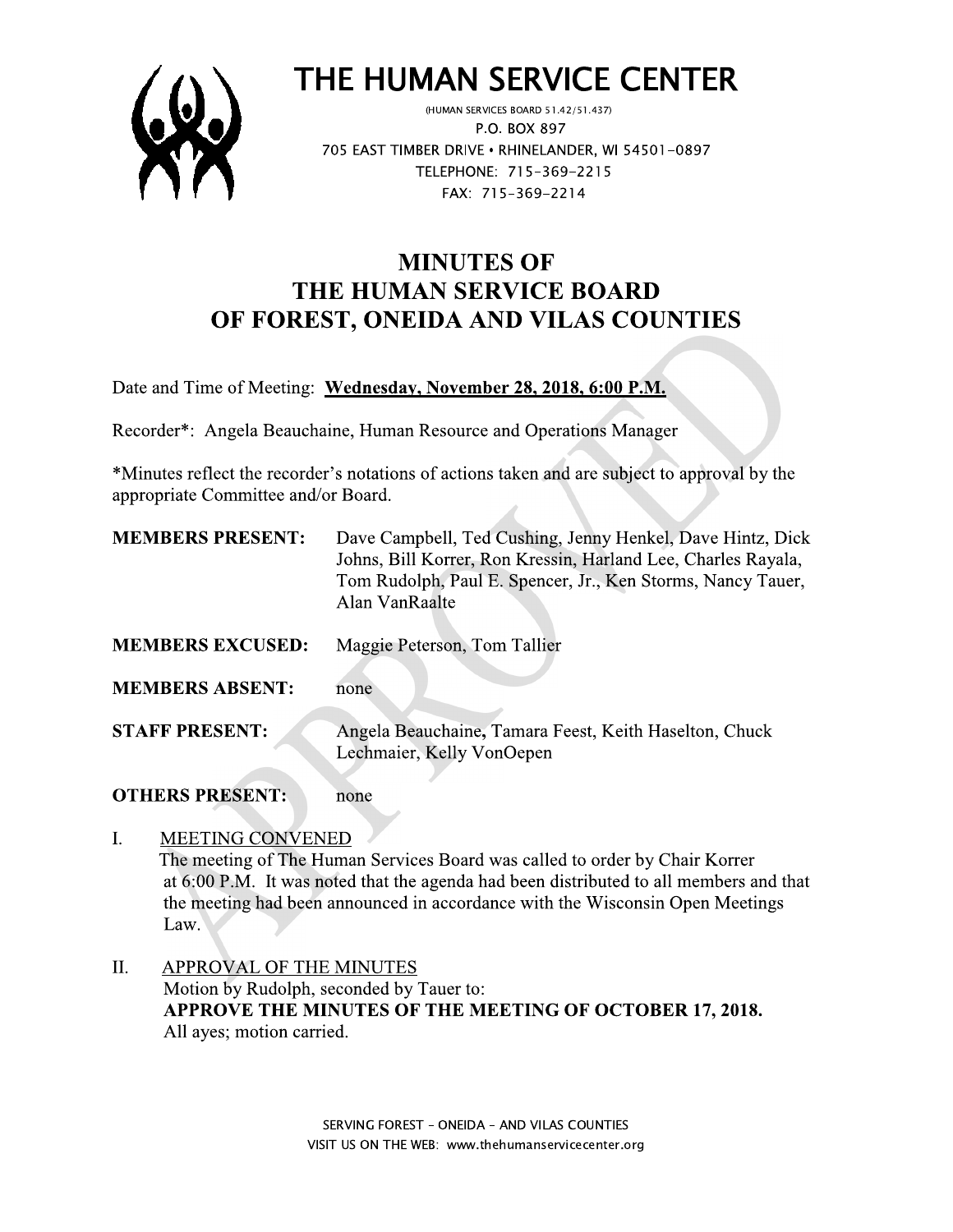#### III. **DIRECTOR'S UPDATES**

- A. The Human Service Center Correspondence to Vilas County Hintz provided overview of meeting held in Vilas County with Vilas, Forest and Oneida Board Chairs, Directors and representatives from Social Services and Corporation Counsel.
- B. Vilas County Reply Correspondence to The Human Service Center: ACTION ITEM Discussion occurred regarding the lack of specific information in the Vilas correspondence that was requested by The Human Service Center to address the initial concerns of Vilas County. No formal action was taken.
- C. Background Information in Response to Vilas County Reply Correspondence: ACTION ITEM – Feest distributed handout on Background Information in Response to Vilas County Reply Correspondence. Discussion occurred on appropriate response, if any to Vilas County's reply letter and what information should be shared and with whom. It was recommended that the handout be reviewed by the Behavioral Health Committee and bring to the full Board in December. No formal action was taken.
- IV. REPORT OF THE BEHAVIORAL HEALTH COMMITTEE Kressin reported on the meeting of November 8, 2018. Minutes had been distributed and there were no questions following his report.
- V. REPORT OF THE DEVELOPMENTAL DISABILITIES COMMITTEE Lee reported on the meeting held November 14, 2018. Minutes had been distributed and there were no questions following his report.
- VI. REPORT OF THE BUILDINGS AND GROUND COMMITTEE Cushing reported on the meeting held November 26, 2018. Minutes had been distributed and there were no questions following his report.
- VII. EMPLOYEE HANDBOOK RESIGNATION SECTION: ACTION ITEM Beauchaine provided feedback from legal counsel on their review of the resignation section that was added to the employee handbook. Motion by Spencer, Jr, seconded by Cushing to: APPROVE THE EMPLOYEE HANDBOOK RESIGNATION SECTION WITH **INCLUSION OF CHANGES RECOMMENDED BY LEGAL COUNSEL.** All ayes; motion carried.
- VIII. REPORT OF THE FINANCE COMMITTEE
	- A. NAMI Funding: ACTION ITEM Chair Korrer discussed a funding request from NAMI in the amount of \$10,000.00. NAMI utilizes the funds for eligible operating expenses and provides expense vouchers and supplemental documentation to the agency for reimbursement.

Motion by Rudolph, seconded by Tauer to:

APPROVE THE NAMI FUNDING REQUEST IN THE AMOUNT OF \$10,000.00 AS RECOMMENDED AND FORWARDED FROM THE FINANCE **COMMITTEE.**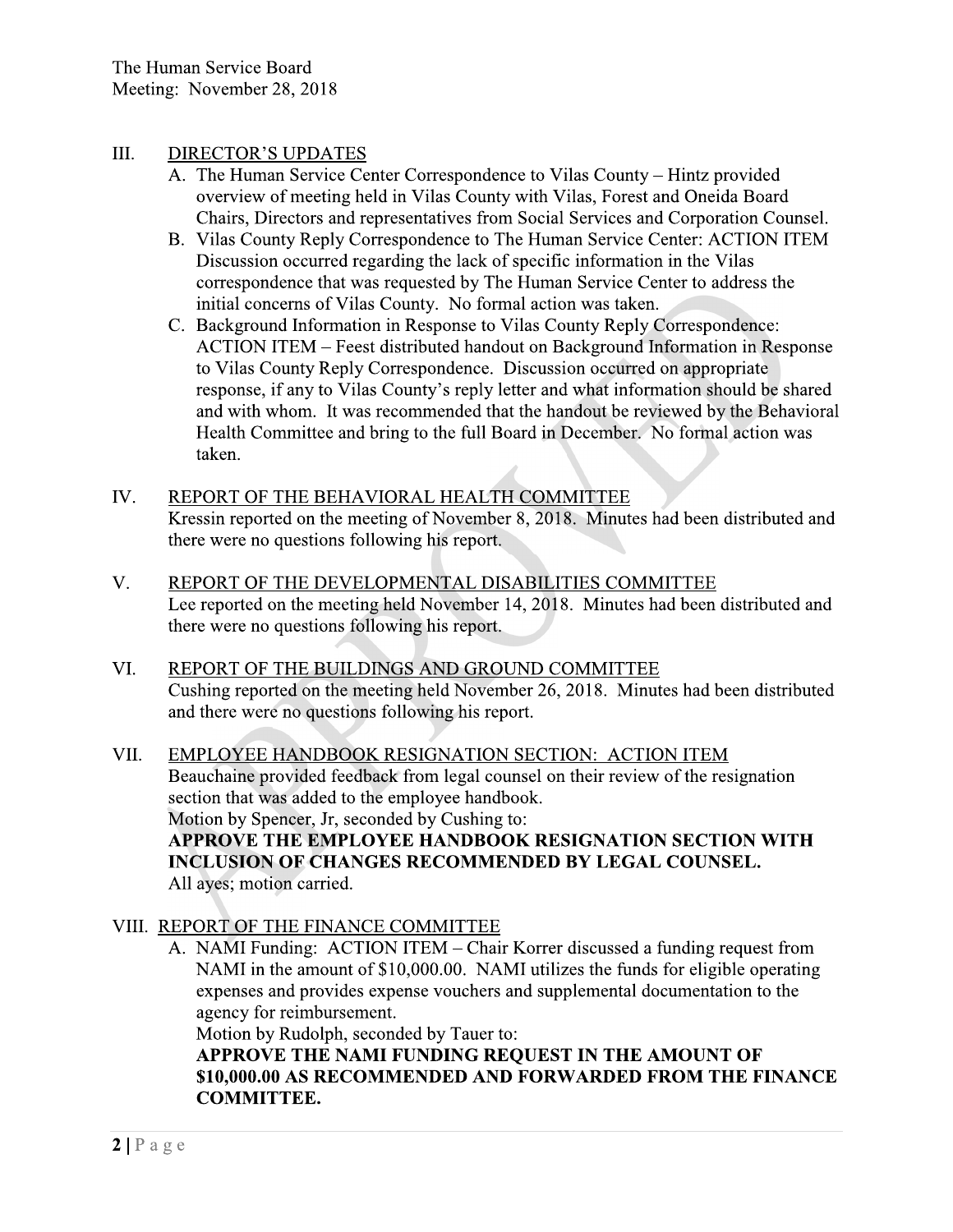Discussion occurred regarding effective dates for the funding request. Motion by VanRaalte, seconded by Campbell to: AMEND MOTION TO INCLUDE JANUARY 1, 2019 THROUGH DECEMBER 31, 2019 AS FUNDING PERIOD.

No further discussion on the amended motion. Amended motion to state: APPROVE THE NAMI FUNDING REQUEST IN THE AMOUNT OF \$10,000 FOR THE FUNDING PERIOD JANUARY 1, 2019 THROUGH DECEMBER 31, 2019.

All ayes, motion carried.

- B. 2018 Financial Update: Discussion Haselton explained that the agency is currently projecting a deficit of \$120,000 to \$125,000 after the GASB pension adjustment is applied. Discussion on the difficulty projecting inpatient hospitalization occurred and the impact they have on the overall budget.
- C. Retro-Commissioning, Focus on Energy Program: ACTION ITEM Chair Korrer explained the agency was recently informed that due to efficiency, it is not eligible for the Retro-Commissioning/Focus on Energy Program. No formal action was taken.
- D. KOINONIA Repairs: ACTION ITEM
	- 1. Boiler Replacement: ACTION ITEM Only one of two boilers at Koinonia is currently operational. Two competitive bids had been received and reviewed by the Building & Grounds and the Finance Committees. Accepting the low bid from Mechanical, Inc. in the amount of \$15,900.00, to replace both boilers, was the recommendation of both committees.

Motion by Spencer, Jr., seconded by Tauer to:

ACCEPT THE BID FROM MECHANICAL, INC. IN THE AMOUNT OF \$15,900.00 FOR THE REPLACEMENT OF TWO BOILERS. All ayes, motion carried.

2. Water Heater Booster Replacement: ACTION ITEM – Three quotes for the replacement of the water heater booster for the commercial dishwasher at Koinonia have been received and reviewed by the Building and Grounds and the Finance Committees. Accepting the low bid from Jed's Plumbing and Central Vac. in the amount of \$3,975.00, to replace the water heater booster, was the recommendation of both committees.

Motion by Cushing, seconded by Tauer to:

ACCEPT THE BID FROM JED'S PLUMBING AND CENTRAL VAC. IN THE AMOUNT OF \$3,975.00 TO REPLACE WATER HEATER BOOSTER. All ayes, motion carried.

3. Drywall Repair: ACTION ITEM – As a result of the current leak from the water heater booster and upcoming replacement, the drywall will need to be repaired. The Building and Grounds and Finance Committees approved and recommend drywall repair at Koinonia up to the amount of \$1,500.

Motion by Tauer, seconded by Rayala to:

## APPROVE DRYWALL REPAIR AT KOINONIA UP TO THE AMOUNT OF \$1,500.00.